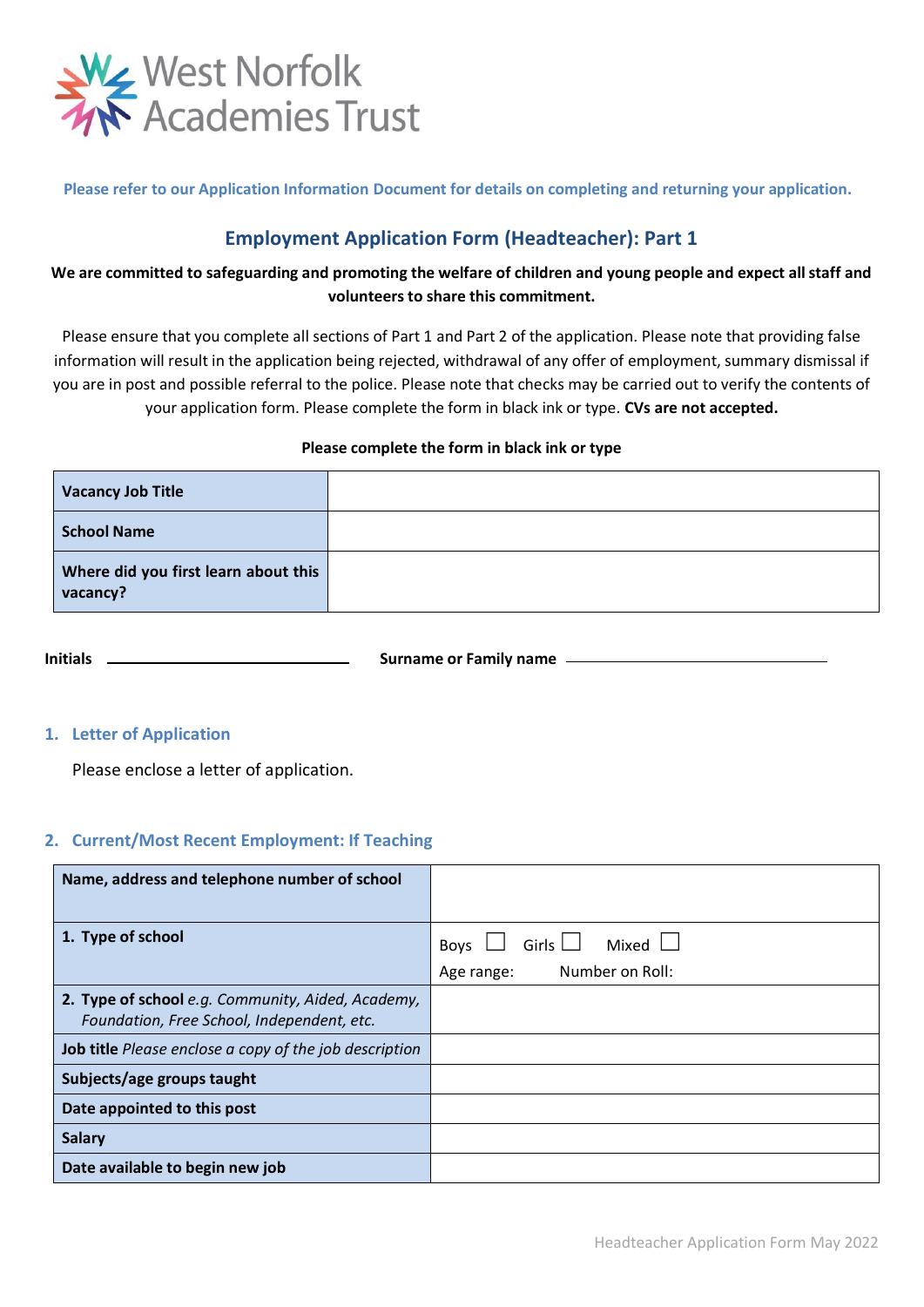### **3. Current/Most Recent Employment: If Non-Teaching**

| Name, address and telephone number of<br>employer             |  |
|---------------------------------------------------------------|--|
| <b>Job title</b> Please enclose a copy of the job description |  |
| Date appointed to this post                                   |  |
| <b>Salary</b>                                                 |  |
| Date available to begin new job                               |  |

### **4. Full Chronological History**

Please provide a full history in date order, most recent first, since leaving secondary education, including periods of any post-secondary education/training, and part-time and voluntary work as well as full time employment, with start and end dates, explanations for periods not in employment or education/training, and reasons for leaving employment.

|                          | Name and address of school,                   | <b>Number on</b><br>roll and        | Full<br><b>Time</b>       |      | <b>Dates</b><br>(DD/MM/YYYY) | Reason         |
|--------------------------|-----------------------------------------------|-------------------------------------|---------------------------|------|------------------------------|----------------|
| Job title<br>or position | other employer, or<br>description of activity | type of<br>school, if<br>applicable | or<br>Part<br><b>Time</b> | From | To                           | for<br>leaving |
|                          |                                               |                                     |                           |      |                              |                |
|                          |                                               |                                     |                           |      |                              |                |
|                          |                                               |                                     |                           |      |                              |                |
|                          |                                               |                                     |                           |      |                              |                |
|                          |                                               |                                     |                           |      |                              |                |
|                          |                                               |                                     |                           |      |                              |                |
|                          |                                               |                                     |                           |      |                              |                |
|                          |                                               |                                     |                           |      |                              |                |

#### Please enclose a continuation sheet if necessary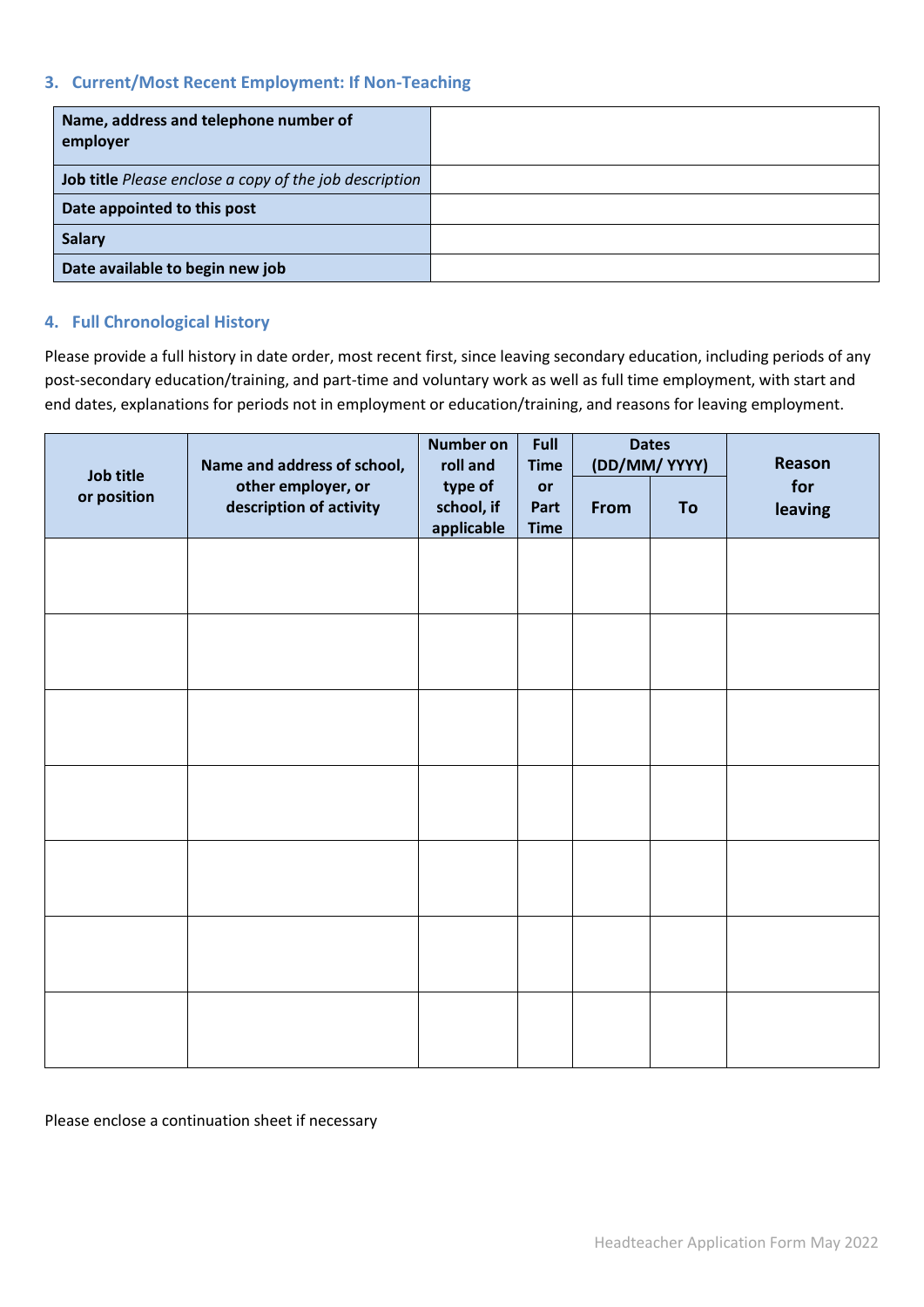# **5. Secondary Education and Qualifications**

| Name of school/college | From | <b>Qualifications gained</b><br>(subject and grade) |
|------------------------|------|-----------------------------------------------------|
|                        |      |                                                     |
|                        |      |                                                     |
|                        |      |                                                     |
|                        |      |                                                     |
|                        |      |                                                     |
|                        |      |                                                     |
|                        |      |                                                     |
|                        |      |                                                     |
|                        |      |                                                     |

# **6. Higher Education**

| Name and address of<br>university, college and/or | <b>Dates</b> |    | <b>Full or</b><br>part-time |                  | Date of<br>examination            | Age<br>groups           |
|---------------------------------------------------|--------------|----|-----------------------------|------------------|-----------------------------------|-------------------------|
| university education<br>department                | From         | To |                             | taken and passed | and<br>qualifications<br>obtained | for<br>which<br>trained |
|                                                   |              |    |                             |                  |                                   |                         |
|                                                   |              |    |                             |                  |                                   |                         |
|                                                   |              |    |                             |                  |                                   |                         |
|                                                   |              |    |                             |                  |                                   |                         |
|                                                   |              |    |                             |                  |                                   |                         |
|                                                   |              |    |                             |                  |                                   |                         |
|                                                   |              |    |                             |                  |                                   |                         |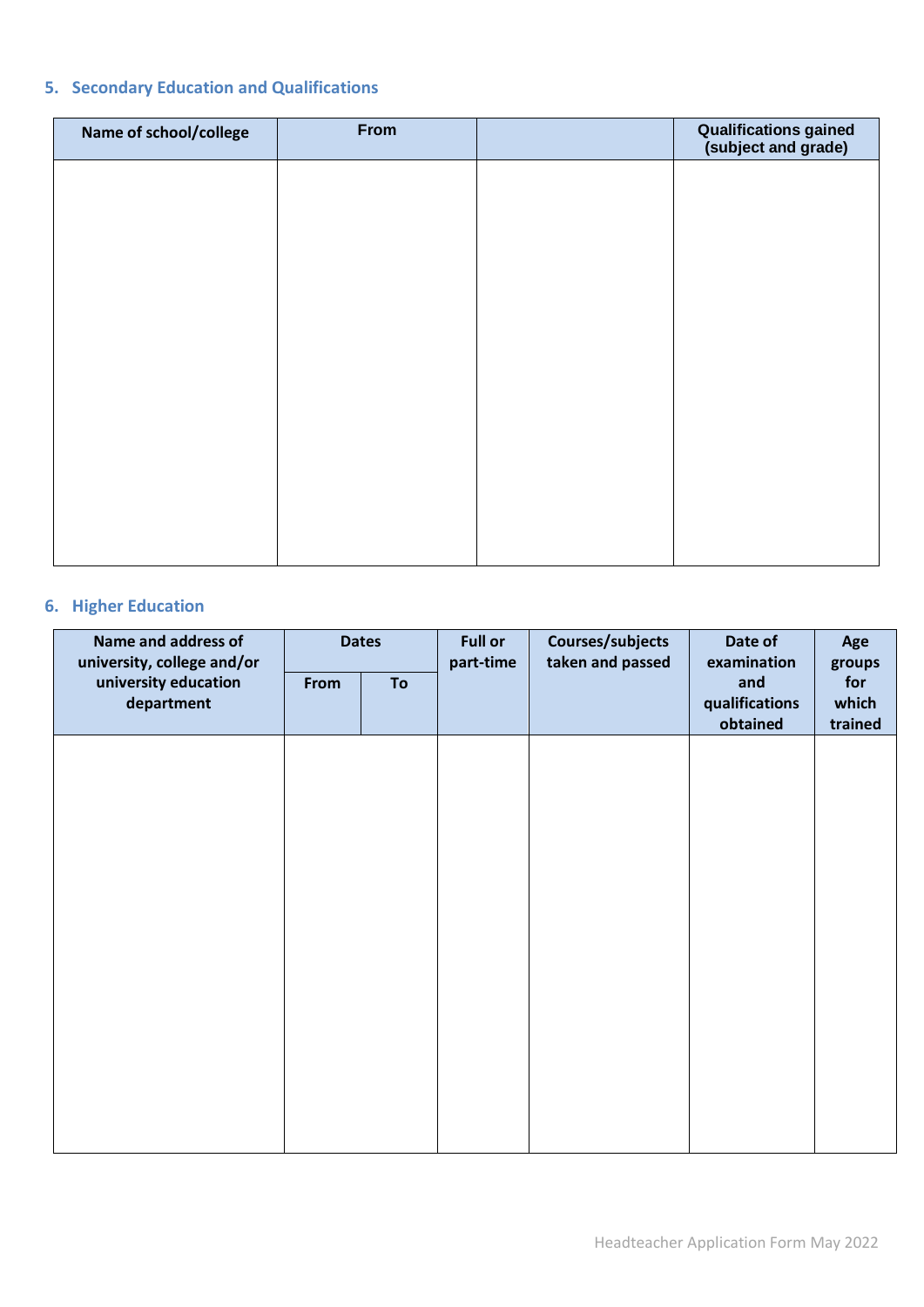## **7. Professional Courses Attended and / or delivered**

| <b>Subject and Organising body</b> | <b>Trainer or Trainee</b> | Date(s) | <b>Duration</b> |
|------------------------------------|---------------------------|---------|-----------------|
|                                    |                           |         |                 |
|                                    |                           |         |                 |
|                                    |                           |         |                 |
|                                    |                           |         |                 |
|                                    |                           |         |                 |
|                                    |                           |         |                 |
|                                    |                           |         |                 |
|                                    |                           |         |                 |
|                                    |                           |         |                 |
|                                    |                           |         |                 |
|                                    |                           |         |                 |
|                                    |                           |         |                 |
|                                    |                           |         |                 |

# **8. National Professional Qualification for Headship (please give details)**

**From the 8th February 2012 the NPQH became optional for an appointment as a Headteacher in a school. Nevertheless, prospective employers are entitled to prefer candidates with NPQH**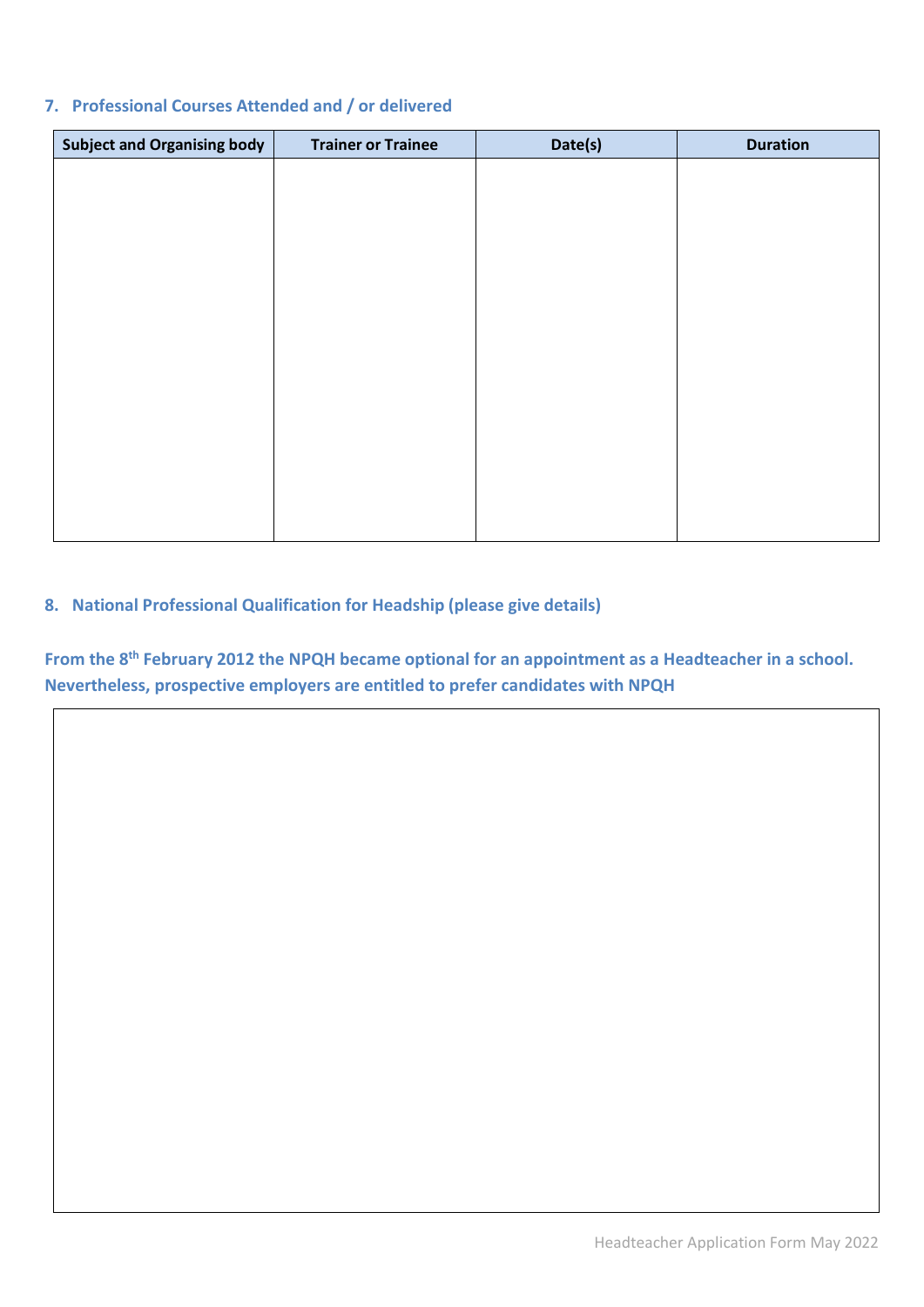# **9. Other Relevant Experience, Interests and Skills**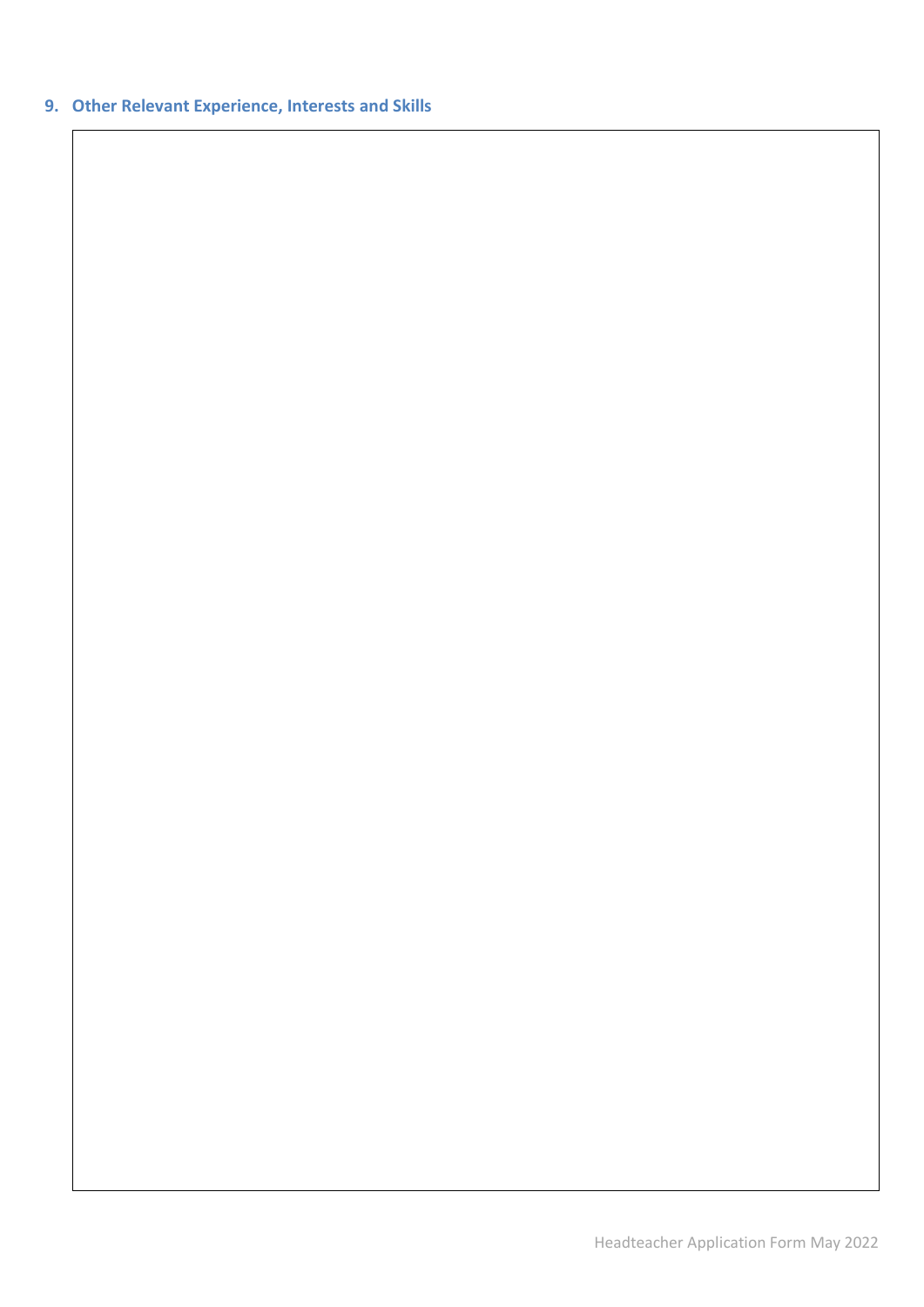#### **10. Referees**

Please provide details of two people to whom reference may be made. The first referee should normally be your present or most recent Headteacher or equivalent person. In the case of serving Headteachers this may be the Director of Children's Services, Chair of Governors or Trustees. If you are not currently working with children please provide a referee from your most recent employment involving children. Referees will be asked about all disciplinary offences, which may include those where the penalty is "time expired" if related to children. Referees will also be asked whether you have been the subject of any child protection concerns, and if so, the outcome of any enquiry. References will not be accepted from relatives or from people writing solely in the capacity of friends.

**It is normal practice to take up references on shortlisted candidates prior to interview.** This is in line with the most recent version of Keeping Children Safe in Education statutory guidance.

#### **First Referee**

| <b>Title and name</b>            |  |
|----------------------------------|--|
| <b>Address and post code</b>     |  |
| <b>Telephone number</b>          |  |
| <b>Email address</b>             |  |
| Job title                        |  |
| <b>Relationship to applicant</b> |  |

#### **I consent for this referee to be contacted prior to interview: YES** ☐ **NO** ☐

| ۰. |  |
|----|--|
|    |  |

### **Second Referee**

| <b>Title and name</b>            |  |
|----------------------------------|--|
| <b>Address and post code</b>     |  |
| <b>Telephone number</b>          |  |
| <b>Email address</b>             |  |
| Job title                        |  |
| <b>Relationship to applicant</b> |  |

**I consent for this referee to be contacted prior to interview: YES** ☐ **NO** ☐

| ú |  |  |
|---|--|--|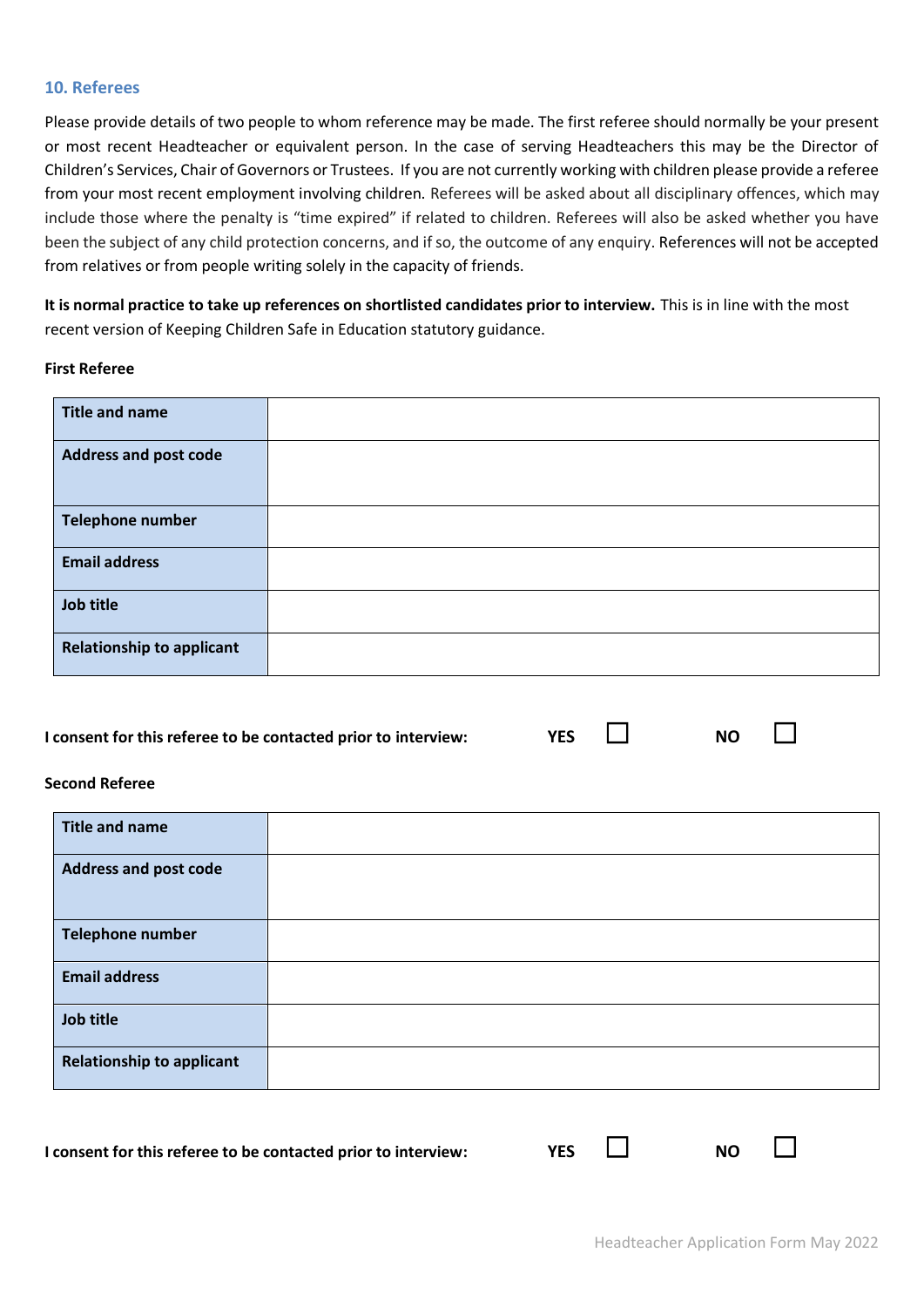#### **11. Reference Declaration**

In compliance with the General Data Protection Regulation (GDPR), we would like to ensure that you are aware of the data we will collect and process when requesting your references. Reference requests sent to your referee will ask the referee to confirm as a minimum:

- The referee's relationship with the candidate
- Details of the applicant's current post and salary
- Performance history
- All formal time-limited capability warnings which have not passed the expiration date.
- All formal time-limited disciplinary warnings where not relating to safeguarding concerns which have not passed the expiration date.
- All disciplinary action where the penalty is "time expired" and relate to safeguarding concerns.
- Details of any child protection concerns, and if so, the outcome of any enquiry.
- Whether the referee has any reservations as to the candidate's suitability to work with children. If so, the Trust will ask for specific details of the concerns and the reasons why the referee believes the candidate may be unsuitable to work with children.

By signing below, I consent to my named referees being contacted in accordance with the above.

| Sign        |  |
|-------------|--|
| Print       |  |
| <b>Date</b> |  |

You have the right to withdraw your consent at any time and can do so by informing our organisation's Data Protection Officer that you wish to withdraw your consent.

Please note that providing false information will result in the application being rejected, withdrawal of any offer of employment, summary dismissal if you are in post, and possible referral to the police. Please note that checks may be carried out to verify the contents of your application form. This is detailed further, and your declaration is required, in Part 2.

### **PLEASE NOW COMPLETE PART 2 AND PART 3 OF THE APPLICATION FORM PRIOR TO SUBMISSION.**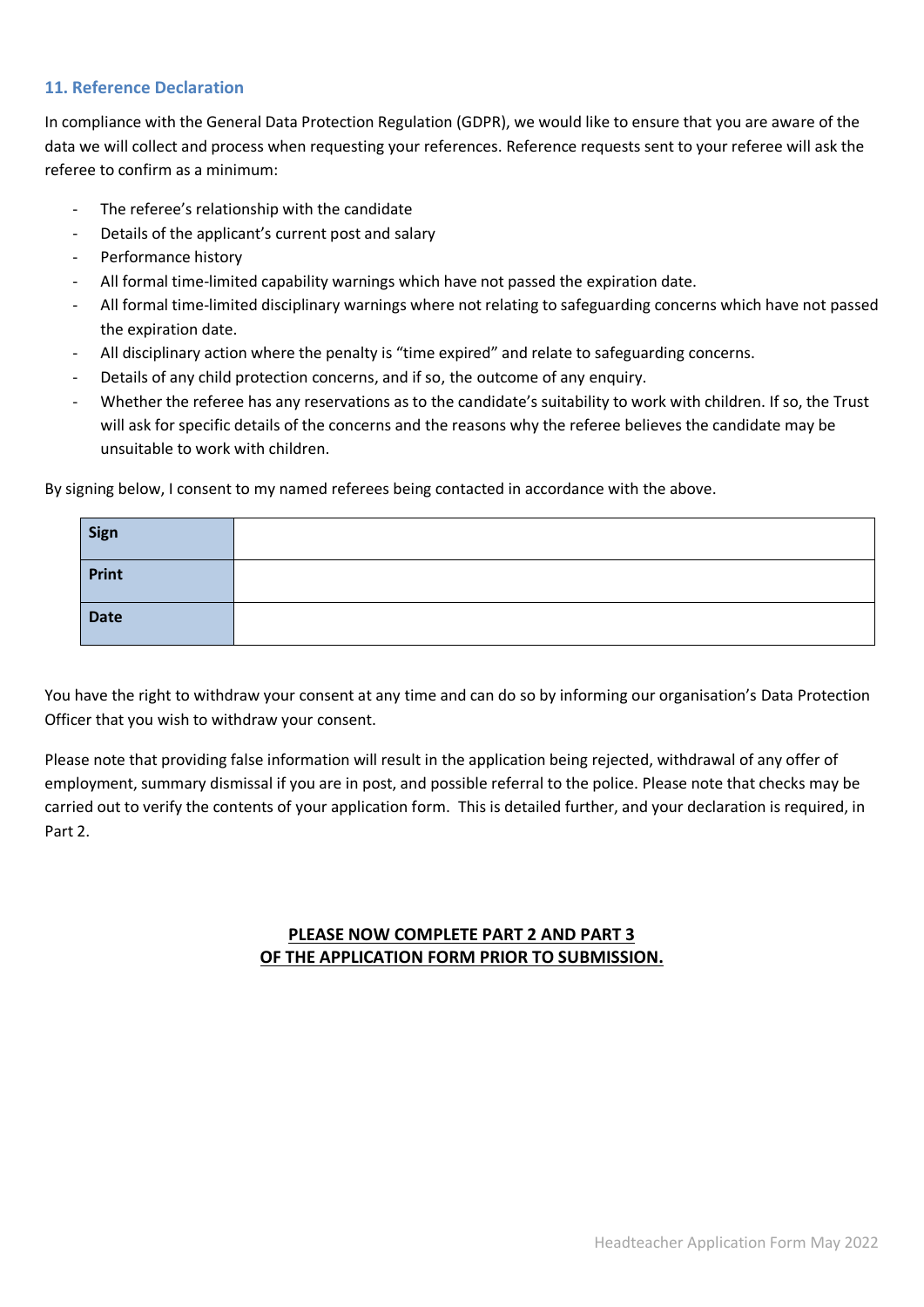## **Employment Application Form: Part 2**

| <b>Vacancy Job Title</b> |  |
|--------------------------|--|
|                          |  |

#### **Part 2**

Relevant responses may be verified prior to shortlisting and/or used for administration purposes but will not then be used for selection purposes.

#### $1.$ **Personal Information**

|    | 1. Surname or family name                                                                           |                                                     |  |  |           |     |  |
|----|-----------------------------------------------------------------------------------------------------|-----------------------------------------------------|--|--|-----------|-----|--|
| 2. | <b>Forenames</b>                                                                                    |                                                     |  |  |           |     |  |
| 3. | <b>Title</b>                                                                                        |                                                     |  |  |           |     |  |
| 4. | <b>Current address</b>                                                                              |                                                     |  |  |           |     |  |
|    |                                                                                                     |                                                     |  |  |           |     |  |
|    |                                                                                                     |                                                     |  |  |           |     |  |
| 5. | <b>Postcode</b>                                                                                     |                                                     |  |  |           |     |  |
| 6. | Home telephone number                                                                               |                                                     |  |  |           |     |  |
| 7. | Mobile telephone number                                                                             |                                                     |  |  |           |     |  |
| 8. | <b>Email address</b>                                                                                |                                                     |  |  |           |     |  |
| 9. | Do you have a current full clean driving licence?<br>Only applicable for posts that require driving | Yes                                                 |  |  | <b>No</b> | N/A |  |
|    | 10. Do you require sponsorship (previously a work<br>permit)?                                       | <b>Yes</b>                                          |  |  | No.       |     |  |
|    |                                                                                                     | If YES please provide details under separate cover. |  |  |           |     |  |

### **2. Compulsory Declaration of any Convictions, Cautions or Reprimands, Warnings or Bind-overs**

It is the Trust's policy to require all applicants for employment to disclose convictions or cautions (excluding youth cautions, reprimands or warnings) that are not 'protected' as defined by the [Ministry of Justice.](https://www.gov.uk/government/publications/new-guidance-on-the-rehabilitation-of-offenders-act-1974.)

In addition, the job you are applying for is exempt from the provisions of the Rehabilitation of Offenders Act 1974 (Exceptions) Order 1975 (2013 and 2020) which requires you to disclose all spent convictions and cautions except those which are 'protected' under Police Act 1997 – Part V and the amendments to the Exceptions Order 1975 (2013 and 2020) and are not subject to disclosure to employers on DBS certificates and cannot be taken into account.

If you are invited to interview, you will be required to complete a "Disclosure of Criminal Record" form and bring the completed form to interview.

In accordance with the provisions of the Childcare Act 2006 and the Childcare (Disqualification) Regulations 2009 and Childcare (Early Years Provisions Free of Charge) (Extended Entitlement) (Amendment) Regulations 2018, there is a requirement on some staff in educational settings to disclose relevant information. This requirement will apply to your application if the post you are applying for is in an Early Years setting with children (from birth until 1 September following a child's fifth birthday) or Later Years childcare (children above reception age but who have not attained the age of 8) in nursery, primary or secondary school settings, or if you are directly concerned with the management of such childcare.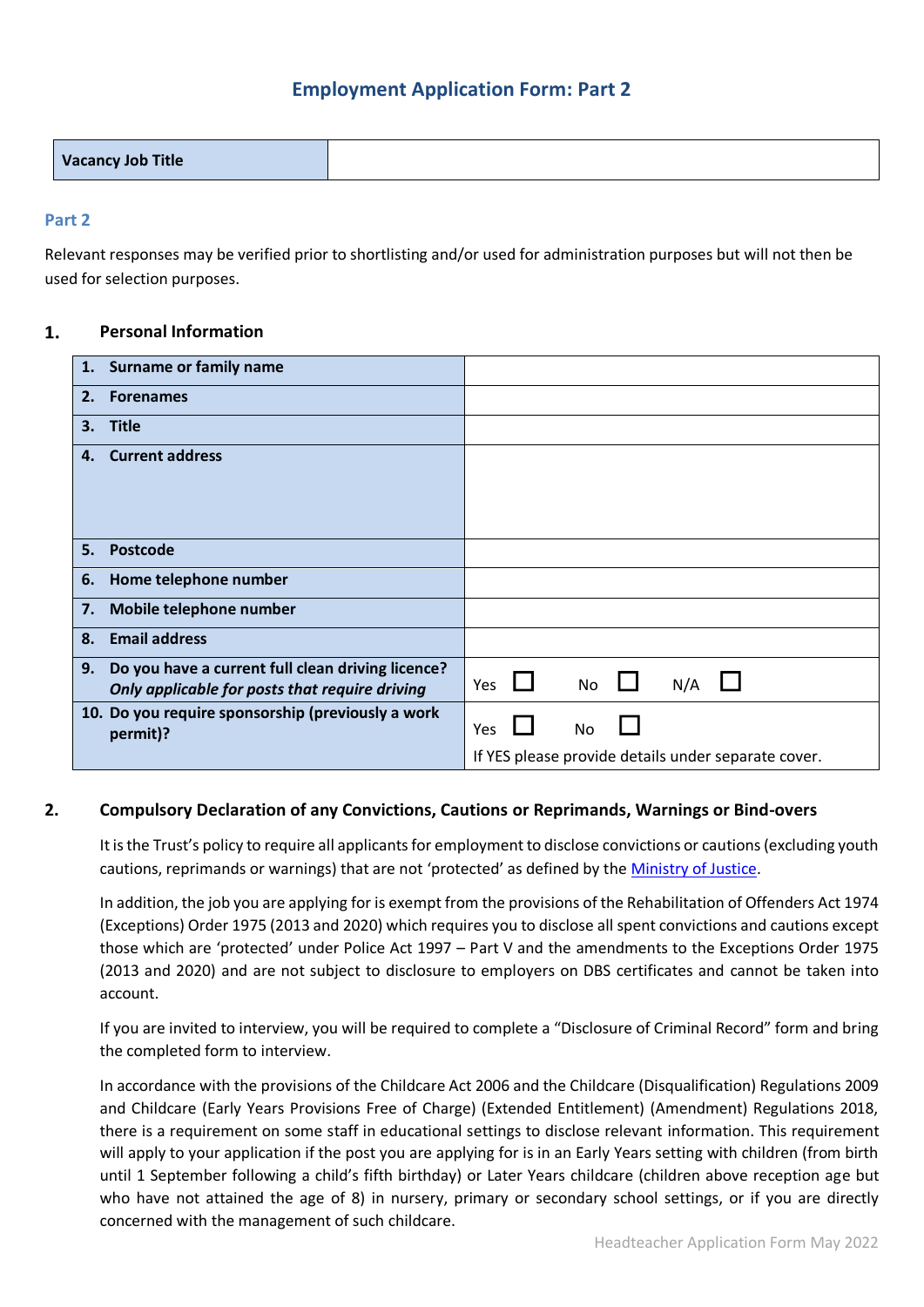The information you give will be treated as strictly confidential. Disclosure of a conviction, caution, bind-over order, warning or reprimand will not automatically disqualify you from consideration. Any offence will only be taken into consideration if it is one which would make you unsuitable for the type of work you are applying for. However, offences relating to children may make you unsuitable since this is a 'regulated position' under the Criminal Justice and Courts Services Act 2000.

#### 3. **Data Protection – Data Protection Act 2018 and General Data Protection Regulation 2018 (GDPR)**

In compliance with the Data Protection Act 2018 and GDPR, we would like to inform you of the purpose for which we are processing the data we have asked you to provide on this application form. Further information is available in our Privacy Notice (including our Data Retention statement) and our Data Protection Policy, which can be found on our website.

The person responsible for Data Protection at West Norfolk Academies Trust is the Head of Data Protection and you can contact them with any questions relating to our handling of your data by e-mail at DPO@westnorfolkacademiestrust.co.uk.

The information you have provided on this form will be retained in accordance with our Data Retention Policy.

To read about your individual rights and/or to complain about how we have collected and processed the information you have provided on this form you can contact our Data Protection Officer. If you are unhappy with how your query has been handled you can contact the Information Commissioners Office via their [website](https://ico.org.uk/) .

This form will be kept strictly confidential but may be photocopied and may be transmitted electronically for use by those entitled to see the information as part of the recruitment process.

#### 4. **Notes**

- a) Under the Criminal Justice & Courts Services Act 2000 it is an offence for an individual who has been disqualified from working with children to knowingly apply for, offer to do, accept, or do any work in a 'regulated position'. The position you are applying for is a "regulated position".
- b) Canvassing, directly or indirectly, an employee or governor will disqualify the application.
- c) Candidates recommended for appointment will be required to provide a satisfactory Enhanced DBS certificate and complete a pre-employment medical questionnaire and may be required to undergo a medical examination.
- d) This organisation is under a duty to protect the public funds it administers, and to this end may use the information you may provide as part of the recruitment process for the prevention and detection of fraud. It may also share this information with statutory bodies responsible for auditing or administering public funds for these purposes.

### **5. Declaration**

I certify that, to the best of my knowledge and belief, all particulars included in all parts of my application are correct. I understand and accept that providing false information will result in my application being rejected or withdrawal of any offer of employment, or summary dismissal if I am in post, and possible referral to the police. I understand and accept that the information I have provided may be used in accordance with paragraph 3 above, and in particular that checks may be carried out to verify the contents of my application form

#### **Signature of Applicant:**

**Print Name:** 

**Date:**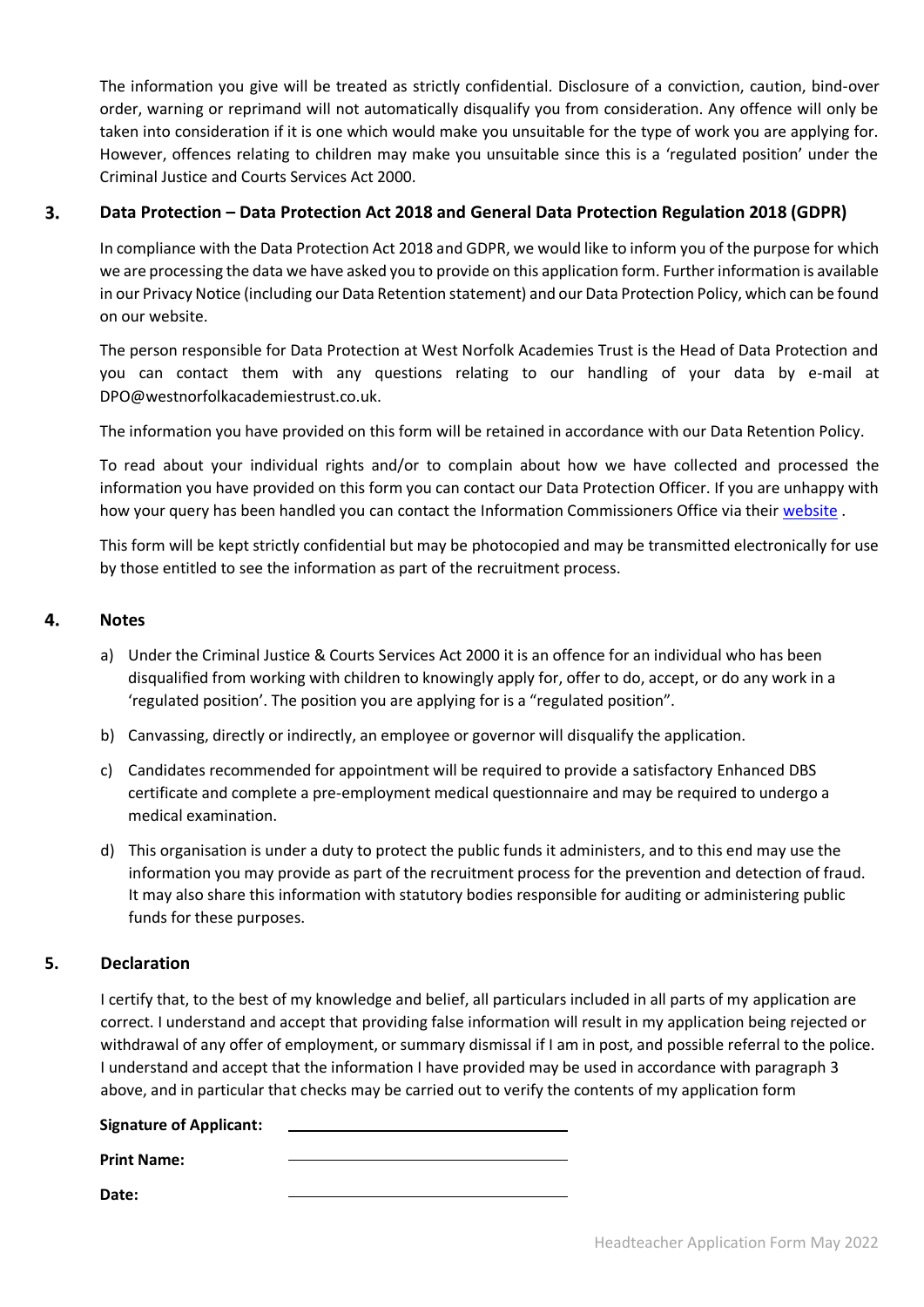# **Employment Application Form: Part 3**

#### **Part 3: Equality and Diversity Monitoring**

#### **Vacancy Job Title**

Collection of equality information is solely for monitoring purposes to ensure that our policies and procedures are effective. We also collect this data in accordance with the general and specific public sector equality duties under the Equality Act 2010. Any data you enter onto this monitoring form will only be used for monitoring purposes and will not be used in assessing and/or scoring your application or during the interview process. This information is kept confidentially and access is strictly limited in accordance with the General Data Protection Regulation 2018 (GDPR), as outlined in Part 2, Section 3.

| <b>Ethnicity</b>             |             |                            | <b>Workforce Census Code</b>                     | <b>Please</b><br><b>Insert</b><br>an X | <b>Sexual Orienta</b>   |
|------------------------------|-------------|----------------------------|--------------------------------------------------|----------------------------------------|-------------------------|
|                              |             | <b>WBRI</b>                | British/English/Welsh/Northern<br>Irish/Scottish |                                        | Bi-Sexual               |
| White                        |             | <b>WIRI</b>                | Irish                                            |                                        | Gay Man                 |
|                              |             | <b>WIRT</b>                | Traveller of Irish Heritage                      |                                        | Gay Woman               |
|                              |             | <b>WROM</b>                | Gypsy/Roma                                       |                                        | Heterosexual            |
|                              |             | <b>WOTH</b>                | Any other White background                       |                                        | Other                   |
|                              |             | <b>MWBC</b>                | White and Black Caribbean                        |                                        | Prefer not to say       |
|                              |             | <b>MWBA</b>                | White and Black African                          |                                        |                         |
| Mixed                        |             | <b>MWAS</b>                | White and Asian                                  |                                        |                         |
|                              |             | <b>MOTH</b>                | Any Other Mixed background                       |                                        | <b>Gender</b>           |
|                              |             | <b>AIND</b>                | Indian                                           |                                        | Female                  |
| Asian<br>or                  |             | <b>APKN</b>                | Pakistani                                        |                                        | Male                    |
|                              |             | <b>ABAN</b>                | Bangladeshi                                      |                                        | Transgender             |
| Asian<br><b>British</b>      |             | <b>CHNE</b>                | Chinese                                          |                                        | Prefer not to say       |
|                              |             | <b>AOTH</b>                | Any other Asian background                       |                                        |                         |
| <b>Black</b><br><b>Black</b> | or          | <b>BCRB</b>                | <b>Black Caribbean</b>                           |                                        | Personal<br>Relationshi |
| <b>British</b>               |             | <b>BAFR</b>                | <b>Black African</b>                             |                                        | Single                  |
|                              | <b>BOTH</b> | Any other Black background |                                                  | Living Together                        |                         |
|                              |             | <b>ARAB</b>                | Arab                                             |                                        | Married                 |
| Other                        |             | <b>CHNE</b>                | Chinese                                          |                                        | Civil Partnership       |
| ethnic                       |             | <b>REFU</b>                | Refused/Prefer not to Say                        |                                        | Prefer not to say       |
| group                        | <b>OOTH</b> | Any other ethnic group     |                                                  |                                        |                         |

| <b>Sexual Orientation</b> | <b>Please</b><br>Insert an<br>X |
|---------------------------|---------------------------------|
| <b>Bi-Sexual</b>          |                                 |
| Gay Man                   |                                 |
| Gay Woman                 |                                 |
| Heterosexual              |                                 |
| Other                     |                                 |
| Prefer not to say         |                                 |

| Gender            | <b>Please</b><br>Insert an<br>X |
|-------------------|---------------------------------|
| Female            |                                 |
| Male              |                                 |
| Transgender       |                                 |
| Prefer not to say |                                 |

| Personal<br>Relationship | <b>Please</b><br>Insert an<br>X |
|--------------------------|---------------------------------|
| Single                   |                                 |
| Living Together          |                                 |
| Married                  |                                 |
| Civil Partnership        |                                 |
| Prefer not to say        |                                 |